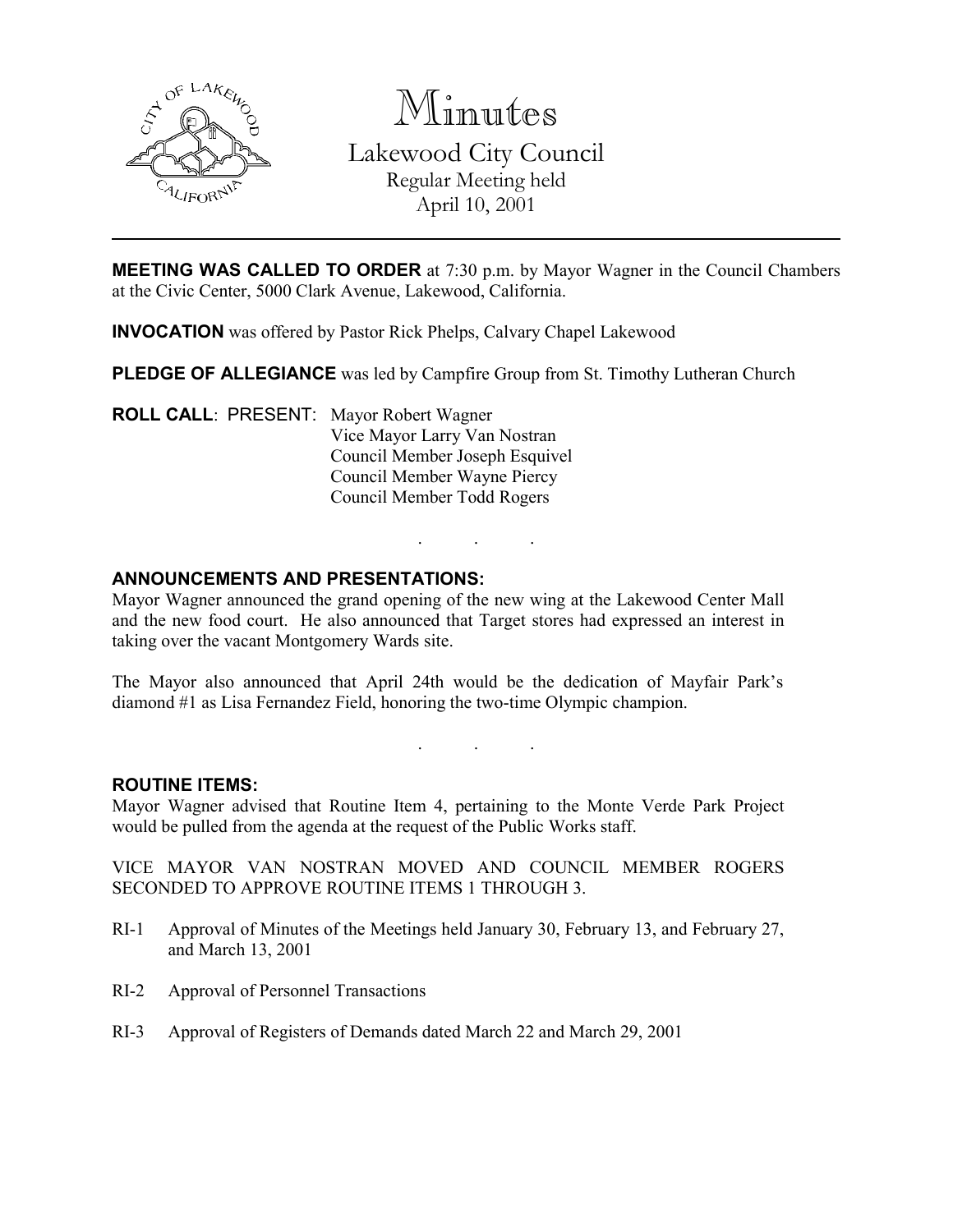#### ROUTINE ITEMS: Continued

UPON ROLL CALL VOTE, THE MOTION WAS APPROVED:

AYES: COUNCIL MEMBERS: Esquivel, Piercy, Van Nostran, Rogers and Wagner NAYS: COUNCIL MEMBERS: None

### 1.1 • AWARD OF BID FOR PURCHASING BID 01-2, TWO EMERGENCY GENERATORS WITH TRANSFER SWITCH

. . .

Finance Director Larry Schroeder presented an oral report based on the memorandum contained in the agenda packet and stated three sealed bids had been received for the purchase of two emergency generators with transfer switch. The generators were intended to provide emergency power for the Centre and for the Nixon yard. It was the recommendation of staff that the City Council authorize the purchase of two emergency generators from Cummins Cal Pacific, Inc. in the amount of \$85,862.07.

Council Member Piercy confirmed from the Finance Director that these items had been included in the budget. As the equipment was intended to provide emergency power to keep the sites operational, he inquired about the number of affected employees at each site. Assistant City Manager Michael Stover stated the staffing in the Centre varied widely depending upon the activities occurring. Mr. Stover noted that with recreation staff, cable television staff and catering staff, that number could run from as low as six to as high as 75 and the patrons in the Centre could number as high as 1,000. The Public Works Director responded by stating the Nixon yard was staffed with 40 to 50 employees and that the proposed generator would also be connected to the Monte Verde Park site and provide emergency power for any group using that facility.

Mayor Wagner opened the public hearing at 7:44 p.m. and called for anyone in the audience wishing to address the City Council on this matter. There was no response.

COUNCIL MEMBER ESQUIVEL MOVED AND COUNCIL MEMBER PIERCY SECONDED TO CLOSE THE PUBLIC HEARING AND APPROVE STAFF'S RECOMMENDATION. UPON ROLL CALL VOTE, THE MOTION WAS APPROVED:

AYES: COUNCIL MEMBERS: Esquivel, Piercy, Van Nostran, Rogers and Wagner NAYS: COUNCIL MEMBERS: None

Responding to a question from Vice Mayor Van Nostran, the Public Works Director stated that delivery of the units was expected in approximately eight weeks.

. . .

#### 2.1 • APPOINTMENTS TO CITY COMMISSIONS

Mayor Wagner stated that appointments to the City's three commissions would proceed at this time, although he would defer his own appointments until the next regular meeting. He called for Council Members to state the names of their appointees.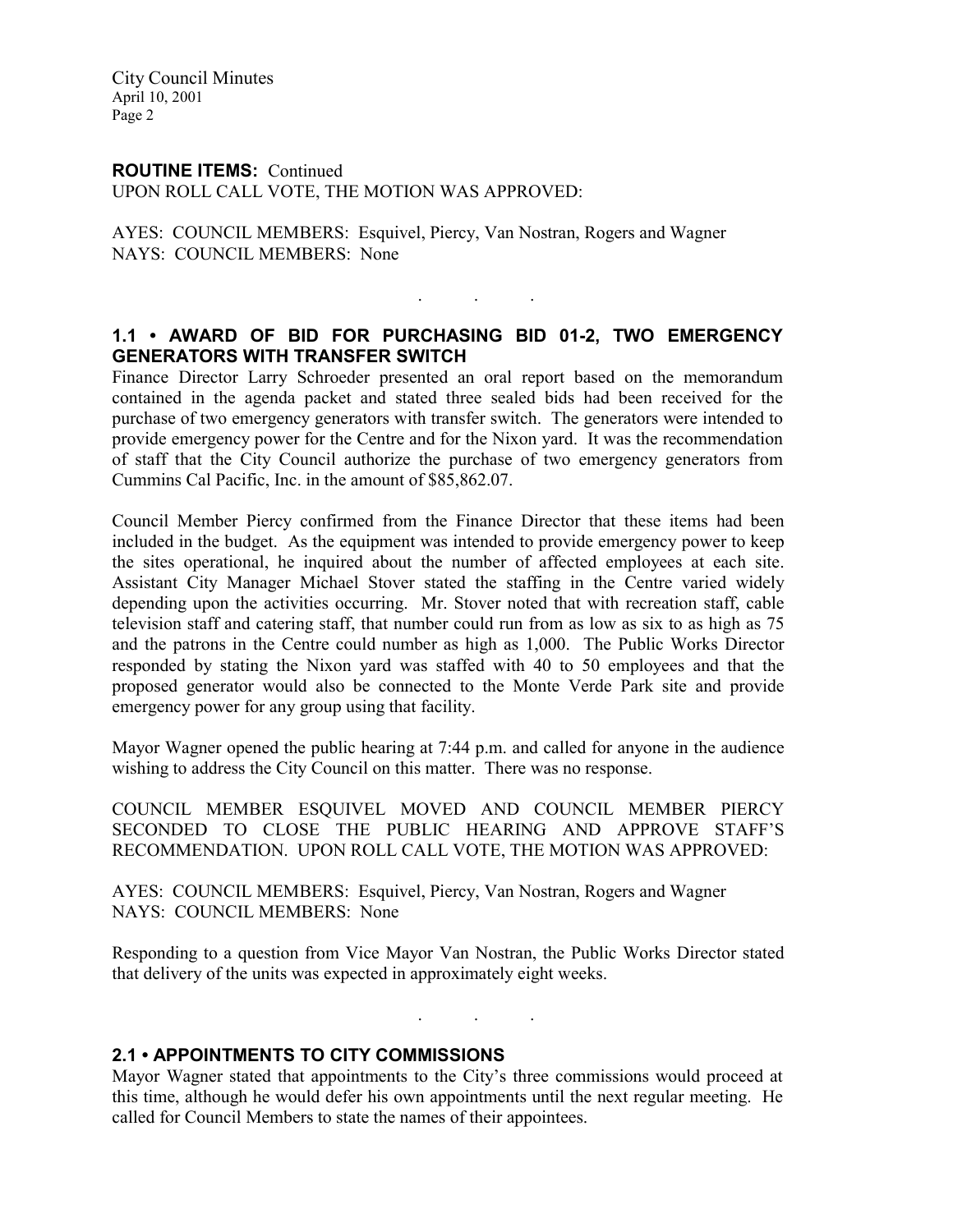2.1 • APPOINTMENTS TO CITY COMMISSIONS - Continued

RESOLUTION NO. 2001-13; A RESOLUTION OF THE CITY COUNCIL OF THE CITY OF LAKEWOOD APPOINTING MEMBERS OF THE VARIOUS COMMISSIONS OF THE CITY OF LAKEWOOD

PLANNING AND ENVIRONMENT COMMISSION

Diane DuBois by Council Member Esquivel Ron Wade by Council Member Piercy Kerry Frank by Vice Mayor Van Nostran Steve Croft by Council Member Rogers

VICE MAYOR VAN NOSTRAN MOVED AND COUNCIL MEMBER PIERCY SECONDED TO APPROVE THE APPOINTMENTS TO THE PLANNING AND ENVIRONMENT COMMISSION. UPON ROLL CALL VOTE, THE MOTION WAS APPROVED:

AYES: COUNCIL MEMBERS: Esquivel, Piercy, Van Nostran, Rogers and Wagner NAYS: COUNCIL MEMBERS: None

COMMUNITY SAFETY COMMISSION Lynda Carter by Council Member Esquivel Herb Axup by Council Member Piercy Chuck Haynes by Vice Mayor Van Nostran Vicki Stuckey by Council Member Rogers

COUNCIL MEMBER ESQUIVEL MOVED AND COUNCIL MEMBER PIERCY SECONDED TO APPROVE THE APPOINTMENTS TO THE COMMUNITY SAFETY COMMISSION. UPON ROLL CALL VOTE, THE MOTION WAS APPROVED:

AYES: COUNCIL MEMBERS: Esquivel, Piercy, Van Nostran, Rogers and Wagner NAYS: COUNCIL MEMBERS: None

RECREATION AND COMMUNITY SERVICES COMMISSION Jeffrey Wood by Council Member Esquivel Kirk Real by Council Member Piercy Nancy Piazza by Vice Mayor Van Nostran

Council Member Rogers requested any residents interested in serving on the Recreation and Community Services Commission to please contact him.

COUNCIL MEMBER ESQUIVEL MOVED AND COUNCIL MEMBER PIERCY SECONDED TO APPROVE THE APPOINTMENTS TO THE RECREATION AND COMMUNITY SERVICES COMMISSION AND ADOPT RESOLUTION NO. 2001-13. UPON ROLL CALL VOTE, THE MOTION WAS APPROVED:

AYES: COUNCIL MEMBERS: Esquivel, Piercy, Van Nostran, Rogers and Wagner NAYS: COUNCIL MEMBERS: None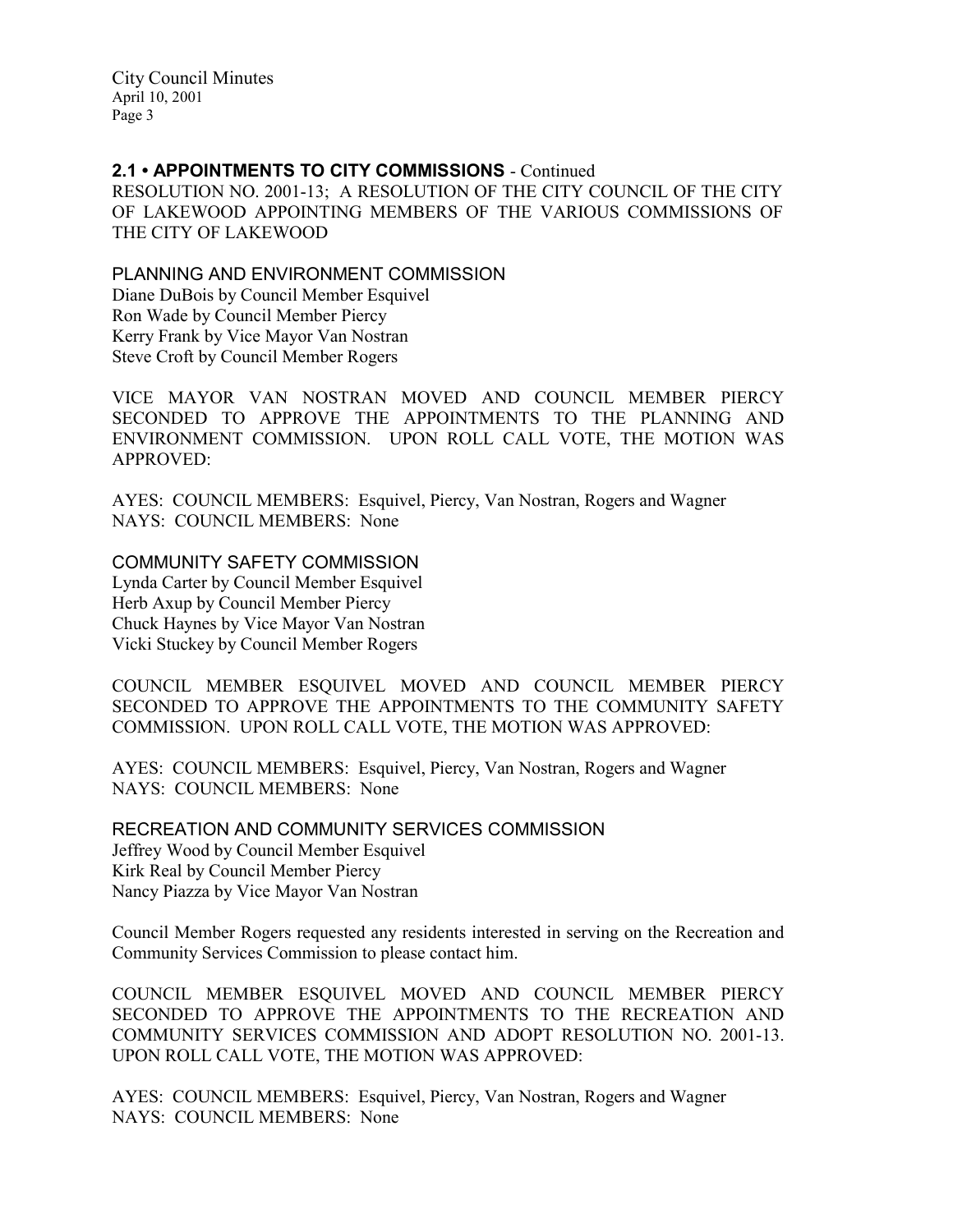## 2.2 • SB 821 PEDESTRIAN WALKWAYS AND BICYCLE FACILITIES FUND

Senior Management Analyst Scott Pomrehn presented an oral report based on the memorandum contained in the agenda packet and stated the City received an entitlement each year for projects to improve pedestrian and bicycle facilities and would receive \$34,567 for fiscal year 2000-2001. In recent years, the funding had been utilized to provide more handicap ramps around parks and schools. It was the recommendation of staff that the City Council allocate the 2000-2001 funds be used to enhance wheelchair and pedestrian access to and around Lindstrom Elementary and Mayfair High Schools.

Responding to a question from Vice Mayor Van Nostran, Mr. Pomrehn stated the proposed project would include 43 ramps and would be bid together with another ramp project in order to obtain the best possible bid price.

RESOLUTION NO. 2001-14; A RESOLUTION OF THE CITY COUNCIL OF THE CITY OF LAKEWOOD APPROVING THE APPLICATION FOR BICYCLE AND/OR PEDESTRIAN FUNDS UNDER SB 821 APPROVING THE ADOPTION OF ITS BICYCLE AND/OR PEDESTRIAN PLAN

COUNCIL MEMBER ROGERS MOVED AND COUNCIL MEMBER PIERCY SECONDED TO ADOPT RESOLUTION NO. 2001-14. UPON ROLL CALL VOTE, THE MOTION WAS APPROVED:

AYES: COUNCIL MEMBERS: Esquivel, Piercy, Van Nostran, Rogers and Wagner NAYS: COUNCIL MEMBERS: None

## 2.3 • ORDINANCE NO. 2001-1, DIGITAL SUBDIVISION MAP SUBMISSION

Community Development Director Chuck Ebner reported that the proposed ordinance, which was presented for second reading and adoption, would bring the City's subdivision map ordinance into compliance with the County's regulations and would allow the City to update GIS files more readily.

. . .

Vice Mayor Van Nostran asked if there was the potential that many applicants would not be equipped to provide the information in this format. Mr. Ebner responded that the technology was readily available and should not impose a hardship on the applicants.

ORDINANCE NO. 2001-1; AN ORDINANCE OF THE CITY COUNCIL OF THE CITY OF LAKEWOOD AMENDING THE SUBDIVISION ORDINANCE OF LAKEWOOD TO REQUIRE DIGITAL SUBMISSION OF FINAL TRACT AND PARCEL MAPS AND TO ESTABLISH FEES THEREFORE was read by title by the City Clerk.

VICE MAYOR VAN NOSTRAN MOVED AND COUNCIL MEMBER ROGERS SECONDED TO WAIVE FURTHER READING OF ORDINANCE NO. 2001-1.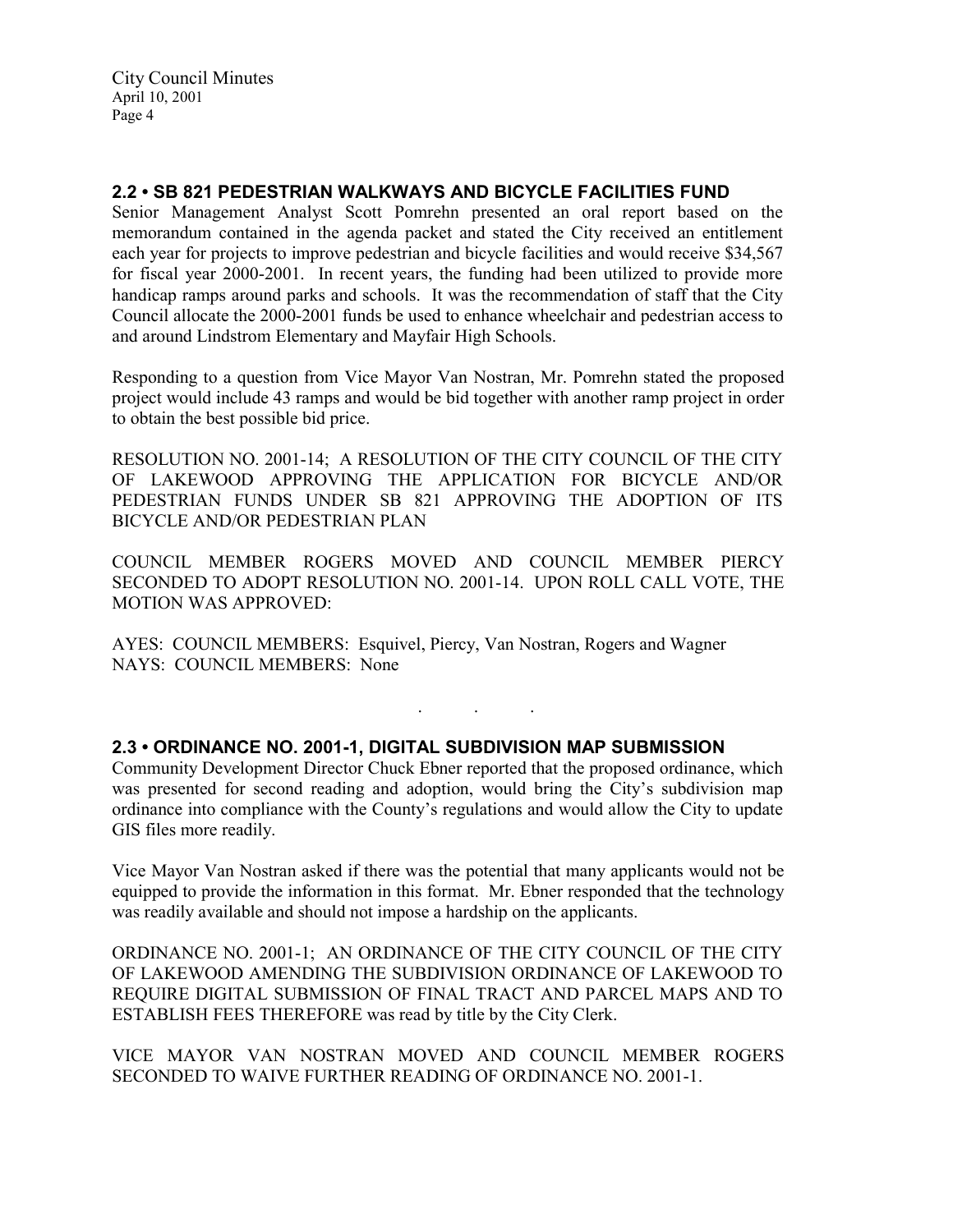2.3 • ORDINANCE NO. 2001-1, DIGITAL SUBDIVISION MAP SUBMISSION – Cont. UPON ROLL CALL VOTE, THE MOTION WAS APPROVED:

AYES: COUNCIL MEMBERS: Esquivel, Piercy, Van Nostran, Rogers and Wagner NAYS: COUNCIL MEMBERS: None

VICE MAYOR VAN NOSTRAN MOVED AND COUNCIL MEMBER PIERCY SECONDED TO ADOPT ORDINANCE NO. 2001-1. UPON ROLL CALL VOTE, THE MOTION WAS APPROVED:

AYES: COUNCIL MEMBERS: Esquivel, Piercy, Van Nostran, Rogers and Wagner NAYS: COUNCIL MEMBERS: None

## 2.4 • DISCUSSION OF SB 514; MACHADO, PERTAINING TO SCHOOL DISTRICT LEGISLATION

. . .

Mayor Wagner stated that the City Council planned to negotiate with the author of the bill for changes in verbiage so as not to hinder the efforts to form a Lakewood school district.

3.1 • APPOINTMENTS TO GOVERNMENTAL ASSOCIATIONS, ORGANIZATIONS & COMMITTEES

. . .

Mayor Wagner presented his proposed appointments to the governmental associations, organizations and committees on which Council Members are needed to serve. He noted that since no one had volunteered for the JTPA position, he would serve on that board.

| California Contract Cities<br>Association                                           | Piercy - Representative                                | Esquivel - Alternate |
|-------------------------------------------------------------------------------------|--------------------------------------------------------|----------------------|
| California Joint Powers<br><b>Insurance Authority</b>                               | Van Nostran - Representative Esquivel - Alternate      |                      |
| <b>Consolidated Youth Services Network</b><br>Policy Board<br><b>Advisory Board</b> | Rogers – Representative<br>Carol Flynn Jacoby (Admin.) | Piercy - Alternate   |
| So. Calif. Association of Governments (SCAG)<br>General Assembly                    | Piercy – Representative                                | Rogers - Alternate   |
| Gateway Cities COG Board                                                            | Piercy – Representative                                | Rogers - Alternate   |
| Greater Los Angeles County<br><b>Vector Control District</b>                        | Esquivel – Representative                              |                      |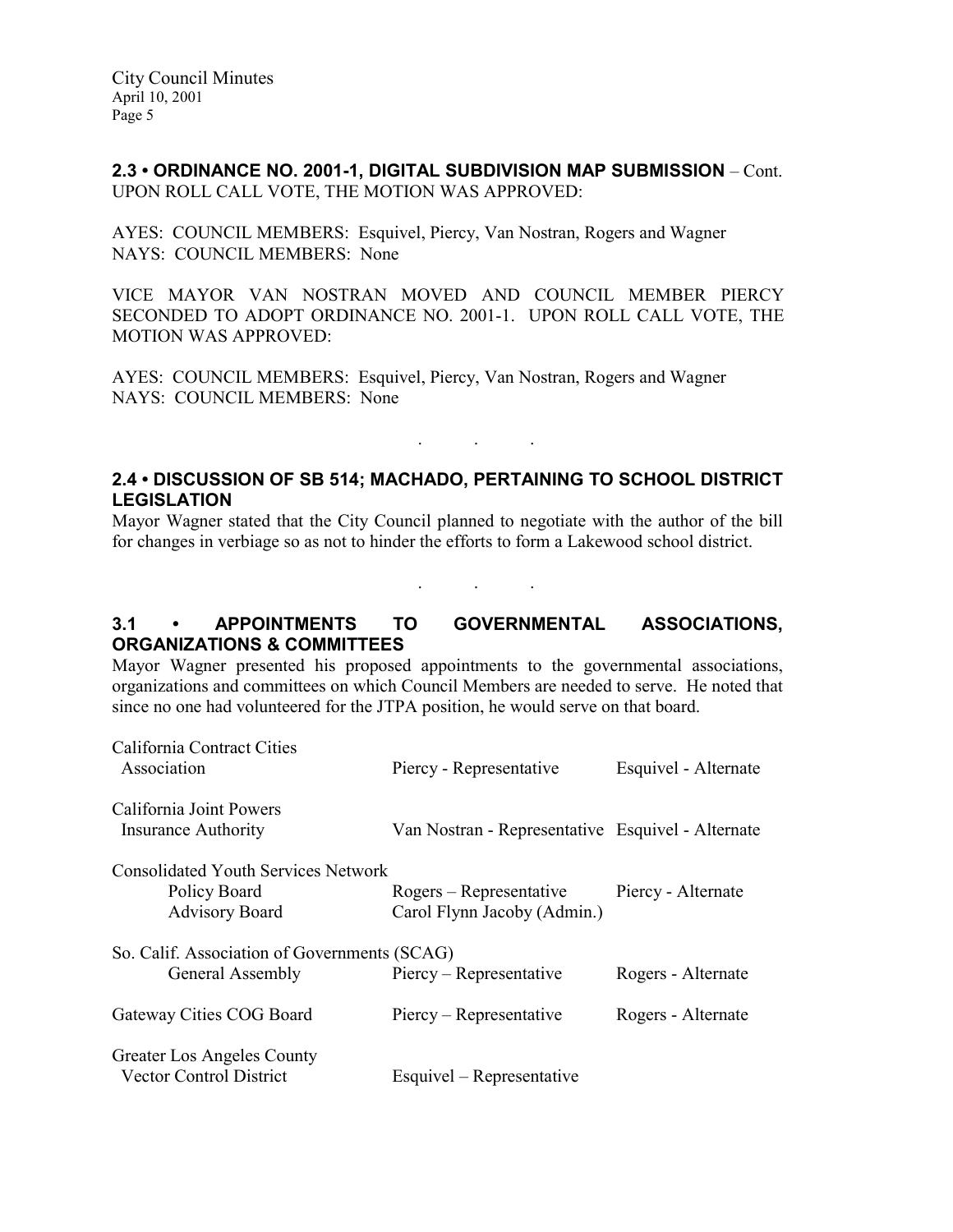#### 3.1 • APPOINTMENTS TO GOVERNMENTAL ASSOCIATIONS, ORGANIZATIONS & COMMITTEES - Continued

| Job Training Partnership Act                                     | Wagner – Policy Board<br>Pat Stover - Advisory Board |                         |
|------------------------------------------------------------------|------------------------------------------------------|-------------------------|
| League of California Cities<br>L.A. County Division              | Wagner – Representative                              | Van Nostran - Alternate |
| <b>City Selection Committee</b>                                  | Wagner – Representative                              | Van Nostran - Alternate |
| Annual League Conference                                         | Esquivel – Representative                            |                         |
| L.A. County Sanitation<br>District #3 $&$ #19                    | Wagner – Representative                              | Van Nostran - Alternate |
| <b>STANDING COMMITTEES</b><br><b>Intergovernmental Relations</b> | Wagner – Chair                                       | Van Nostran - Member    |
| Solid Waste Management                                           | Esquivel – Chair                                     | Piercy - Member         |
| <b>Public Safety</b>                                             | Van Nostran – Chair                                  | Rogers - Member         |
| Park Development/Community Services                              | Piercy – Chair                                       | Esquivel - Member       |
| <b>Water Resources</b>                                           | Wagner - Chair                                       | Van Nostran - Member    |
| <b>Community Promotion</b>                                       | Rogers - Chair                                       | Piercy - Member         |

Mayor Wagner also announced that with Marc Titel's retirement from the City Council, some changes were necessary in the structure of existing ad hoc committees. He noted that as the responsibilities of the LACDA Ad Hoc Committee and the WRD Withdrawal Ad Hoc Committee had ended, neither committee was needed any longer. For the Library Funding Ad Hoc Committee, he replaced Marc Titel with Council Member Piercy. He concluded by stating that the election of Todd Rogers to the Council also changed the dynamics of the School District Formation Ad Hoc Committee and he would like to change the Committee to a committee of the whole.

COUNCIL MEMBER PIERCY MOVED AND COUNCIL MEMBER ESQUIVEL SECONDED TO APPROVE THE ORGANIZATIONAL APPOINTMENTS AND AD HOC COMMITTEE CHANGES.

UPON ROLL CALL VOTE, THE MOTION WAS APPROVED:

AYES: COUNCIL MEMBERS: Esquivel, Piercy, Van Nostran, Rogers and Wagner NAYS: COUNCIL MEMBERS: None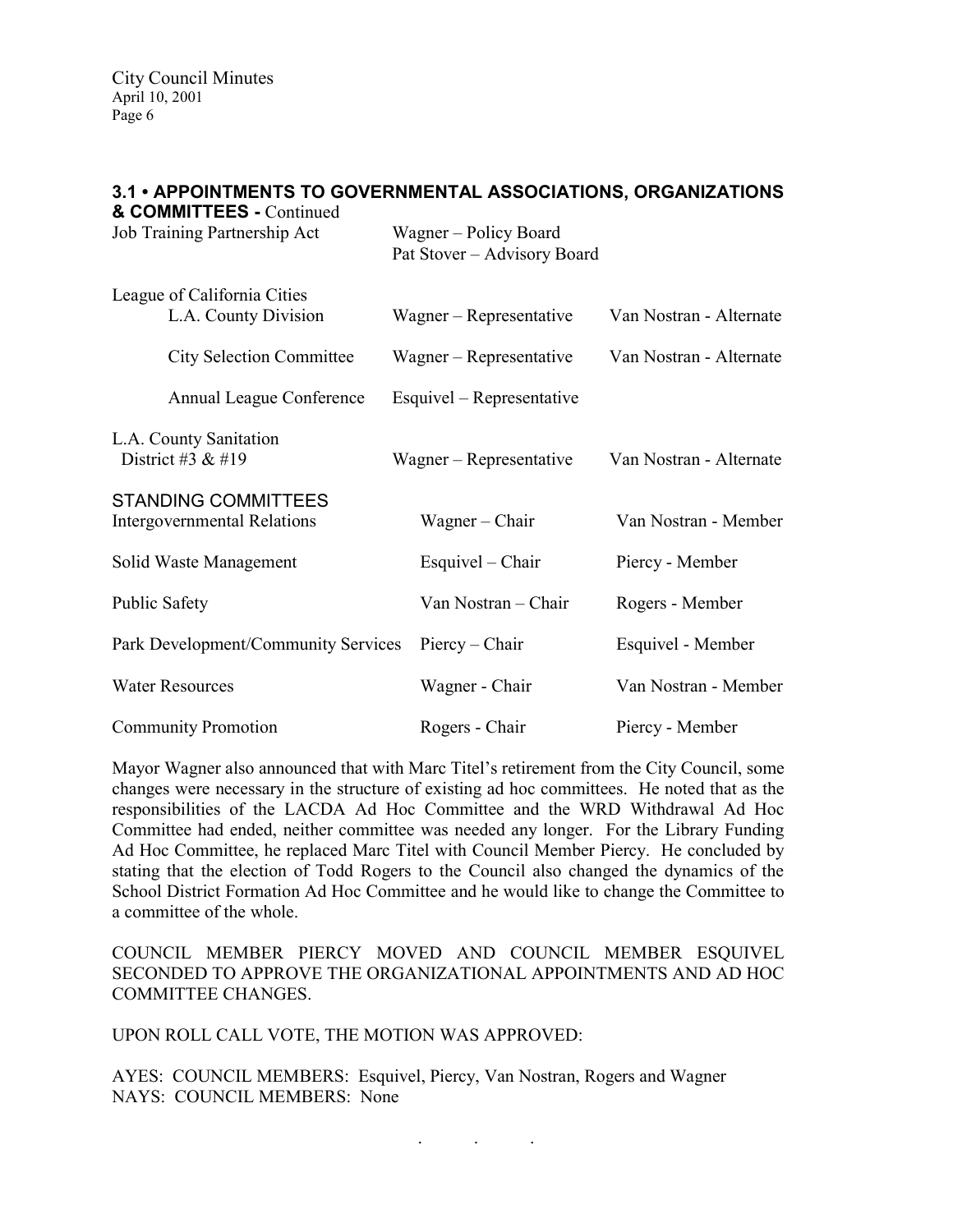# 3.2 • CHANGE ORDER FOR PUBLIC WORKS CONTRACT NO. 01-2, RESIDENTIAL PAVEMENT REHAB–CDBG-2001, SILVIA CONSTRUCTION, INC.

The Director of Public Works, Lisa Rapp, presented an oral report based on the memorandum contained in the agenda packet and reported that in February, the City Council had awarded a contract to Silvia Construction for residential pavement work. Due to the reprogramming of Community Development Block Grant Funds, additional work could be added to the contract to include residential streets in the area east of Studebaker Road and north of Centralia Street, as well as the Palms Park and Boyar Park parking lots. It was the recommendation of staff that the City Council appropriate \$72,000 of CDBG program income for the Palms Park parking lot and the residential street resurfacing; and authorize staff to approve a change order for \$90,000 for the resurfacing of Palms Park and Boyar Park south parking lots.

Vice Mayor Van Nostran noted that the contractor had done a terrific job to date, and complimented the Public Works staff for a well-run project.

VICE MAYOR VAN NOSTRAN MOVED AND COUNCIL MEMBER PIERCY SECONDED TO APPROVE STAFF'S RECOMMENDATION. UPON ROLL CALL VOTE, THE MOTION WAS APPROVED:

AYES: COUNCIL MEMBERS: Esquivel, Piercy, Van Nostran, Rogers and Wagner NAYS: COUNCIL MEMBERS: None

At 8:08 p.m., the Regular Meeting of the City Council was recessed for the Meeting of the Lakewood Redevelopment Agency. At 8:14 p.m., the City Council Meeting was reconvened.

. . .

. . .

. . .

#### **ORAL COMMUNICATIONS: None**

#### CLOSED SESSION:

Mayor Wagner announced that the City Council would recess to a closed session pursuant to Government Code §54957.6 to meet with labor negotiator (City Manager Howard Chambers) regarding employee benefits and compensation.

At 8:54 p.m., the City Council reconvened with all members present. Mayor Wagner announced that after meeting in closed session, instructions had been given to the negotiator.

 $\mathbf{r}$  .  $\mathbf{r}$  ,  $\mathbf{r}$  ,  $\mathbf{r}$  ,  $\mathbf{r}$  ,  $\mathbf{r}$  ,  $\mathbf{r}$  ,  $\mathbf{r}$